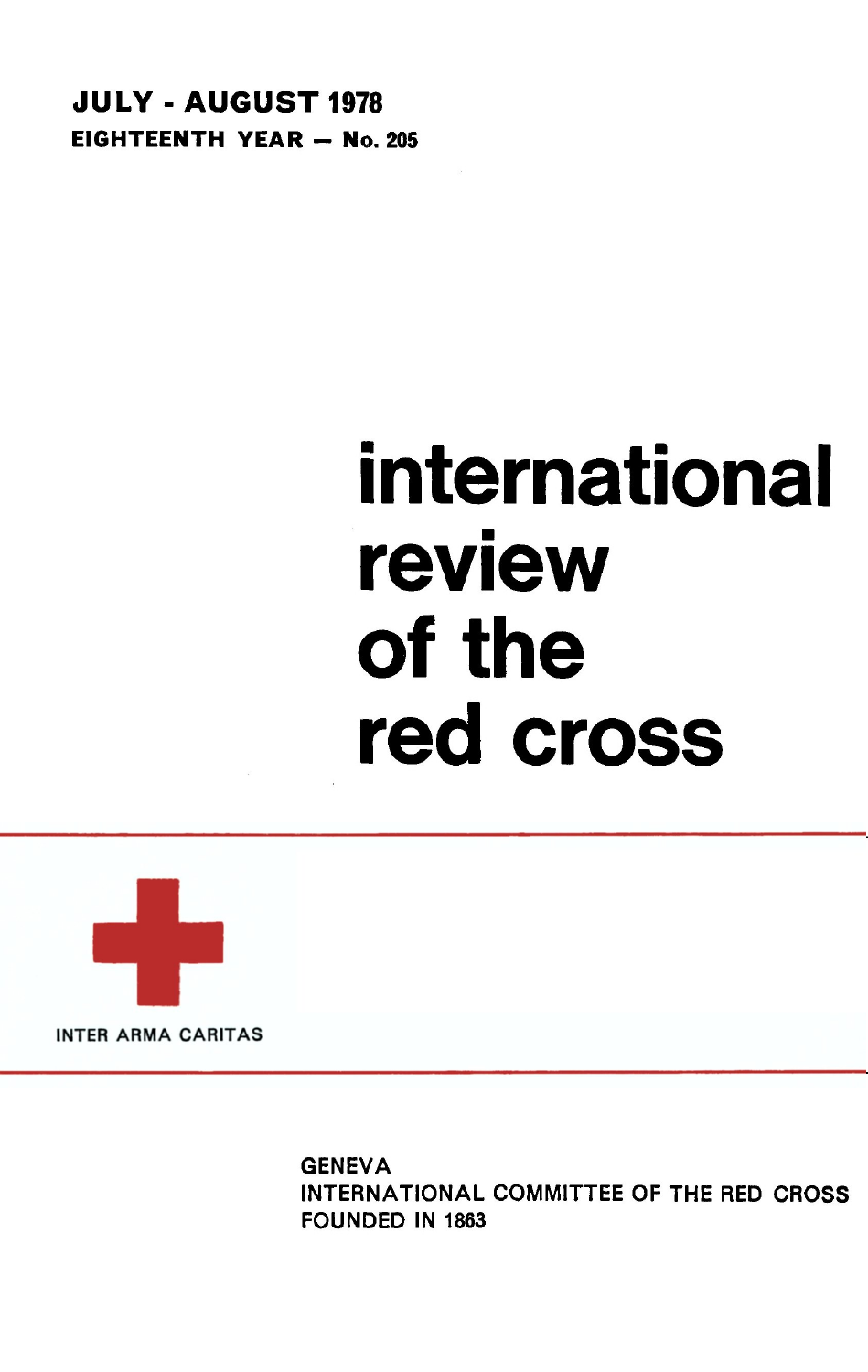#### INTERNATIONAL COMMITTEE OF THE RED CROSS

- Mr. ALEXANDRE HAY, Lawyer, former Director-General of the Swiss National Bank, *President* (member since 1975)
- Mr. JEAN PICTET, Doctor of Laws, Director of the Henry Dunant Institute, Associate Professor at the University of Geneva, Vice-President (1967)
- Mr. HARALD HUBER, Doctor of Laws. Federal Court Judge, Vice-President (1969)
- Mrs. DENISE BINDSCHEDLER-ROBERT, Doctor of Laws, Professor at the Graduate  $M_{\rm B}$ . Desitute of International Studies. Geneval Judge at the Furonean Court of Human  $Rights(1967)$
- Mr. MARCEL A. NAVILLE, Master of Arts, ICRC President from 1969 to 1973 (1967)
- Mr. JACQUES F. DE ROUGEMONT, Doctor of Medicine (1967)
- Mr. ROGER GALLOPIN. Doctor of Laws. former ICRC Director-General and former President of the Executive Council (1967)
- Mr. VICTOR H. UMBRICHT, Doctor of Laws, Managing Director (1970)
- Mr. GILBERT ETIENNE. Professor at the Graduate Institute of International Studies and at the Institut d'études du développement, Geneva (1973)
- Mr. ULRICH MIDDENDORP, Doctor of Medicine, head of surgical department of the Cantonal Hospital, Winterthur (1973)
- Mrs. MARION BOVÉE-ROTHENBACH, Master of Social Work (University of Michigan), Reader at the Ecole des Sciences sociales et politiques of the University of Lausanne  $(1973)$
- Mr. HANS PETER TSCHUDI, Doctor of Laws, former Swiss Federal Councillor (1973)
- Mr. HENRY HUGUENIN, Banker (1974)
- Mr. JAKOB BURCKHARDT, Doctor of Laws, Minister Pleninotentiary, Chairman of the Council of Federal Polytechnic Sc
- Mr. THOMAS FLEINER, Master of Laws, Professor at the University of Fribourg (1975)
- Mr. HERBERT LÜTHY, Doctor of Philosophy, Professor of History at the University of Basle (1975)  $\sigma$  Flexiber (1975) **FLEIDER, Professor at the University of Professor** at the University of Fribourg (1975)
- Mr. RICHARD PESTALOZZI, Doctor of Laws, Special Assistant to the President  $(1977)$
- Mr. ATHOS GALLINO, Doctor of Medicine, Mayor of Bellinzona (1977)
- Mr. ROBERT KOHLER, Master of Economics (1977)

#### EXECUTIVE COUNCIL

Mr. ALEXANDRE HAY, *President* Mr. VICTOR H. UMBRICHT, *Vice-President* (leave of absence) Mr. RICHARD PESTALOZZI Mrs. DENISE BINDSCHEDLER-ROBERT Mr. THOMAS FLEINER Mr. JEAN PICTET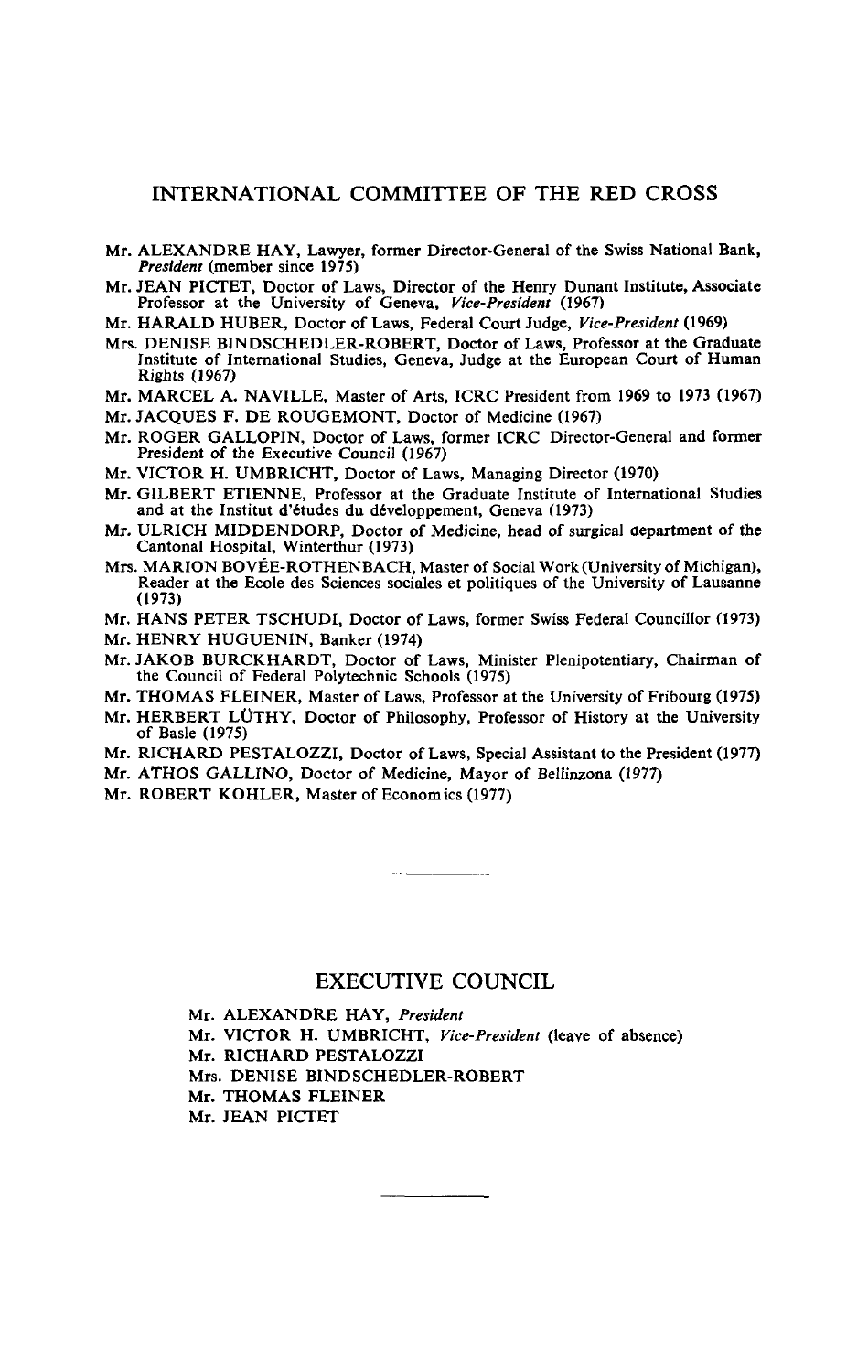## **CONTENTS**

**INTERNATIONAL COMMITTEE OF THE RED CROSS**

**IN THE RED CROSS WORLD**

**BOOKS AND REVIEWS**

### **INTERNATIONAL REVIEW OF THE RED CROSS**

**July - August 1978 — No. 205**

| H. Beer: New Charter for the League of Red<br><b>Cross Societies </b><br><u>in a shekara</u>      | . 187 |
|---------------------------------------------------------------------------------------------------|-------|
| J. Meurant: Apropos the new Constitution of<br>the League of Red Cross Societies (First part) 192 |       |
| The ICRC, the League and the Report on the re-<br>appraisal of the role of the Red Cross (III):   |       |
| — Protection and assistance in the event of<br>armed conflicts                                    | 205   |
| - Protection and assistance in situations not<br>covered by international humanitarian law.       | 210   |
|                                                                                                   |       |
| External activities:                                                                              |       |
| Africa — Latin America — Asia — Europe —<br>Middle East 215                                       |       |
| Commemoration in the world of the 150th anni-<br>versary of the birth of Henry Dunant             | 226   |